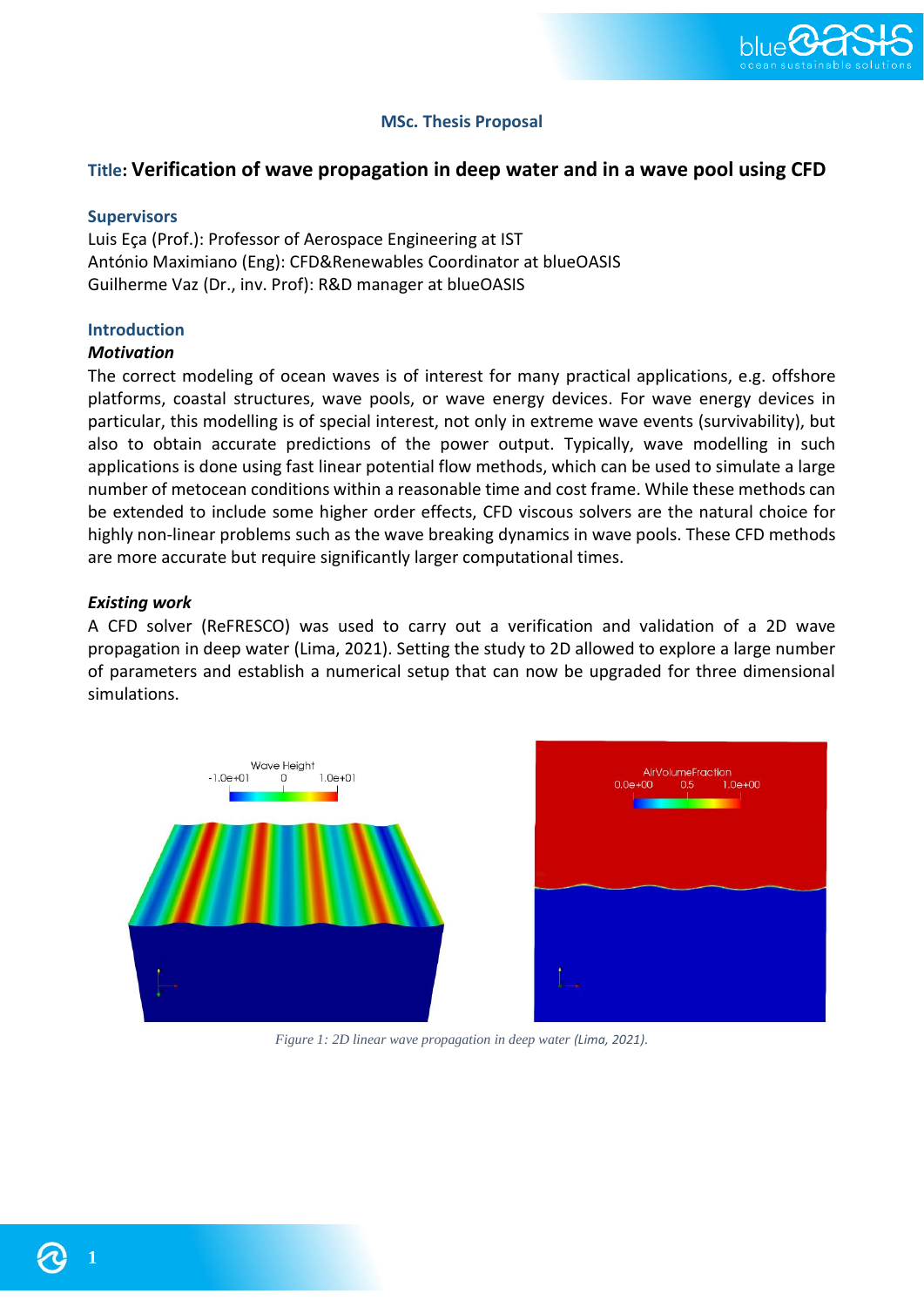



*Figure 2: Grid convergence study of a 2D breaking wave (left) and the same wave slamming into a monopile (right).*

## **Objectives**

The verification and validation work already carried out in 2D will be extended first for 3D calculations in deep water, and then for breaking waves in shallow water (wave pool):

- Carry out a verification and validation study for a 3D wave propagation case, building upon the existing 2D knowledge:
	- o Confirm the impact of grid topology observed in 2D study
	- o Impact of grid refinement in the third dimension
	- o Confirm the impact of time step size observed in the 2D study
	- o Confirm the impact of iterative convergence observed in the 2D study
- Compare results with the 2D study, to derive guidelines for 2D and 3D wave simulations using CFD
- Assess the impact of turbulence in the wave dissipation as the wave travels throughout the domain.
- Extend the verification study for a breaking wave in shallow water, which represents a wave pool type application.

## **Requisites**

Applicants must have:

- General knowledge on CFD.
- Coding experience with python or similar.

Good to have:

- Linux experience.
- Latex experience.
- Git experience.

Added value to have:

• Knowledge on uncertainty quantification.



blueOASIS [\(www.blueoasis.pt\)](http://www.blueoasis.pt/) offices at Oeiras or Ericeira Edificio D.Pedro, Quinta da Fonte, R. Malhões, 2770-071 Lisboa R. Prudêncio Franco da Trindade 4, 2655-344 Ericeira



**2**